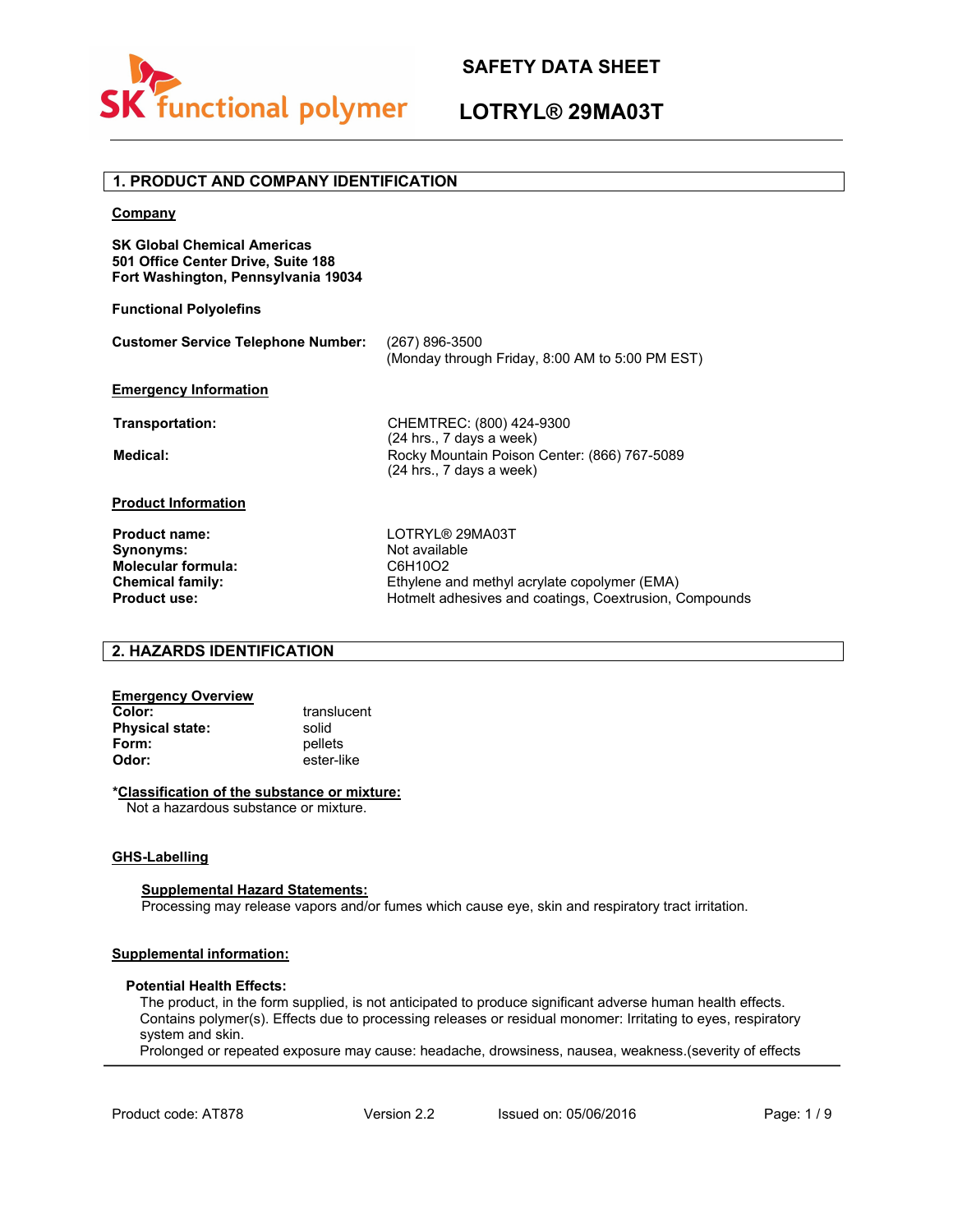

## **LOTRYL® 29MA03T**

depends on extent of exposure) .

#### **Other:**

Handle in accordance with good industrial hygiene and safety practice. (pellets/granules) This product may release fume and/or vapor of variable composition depending on processing time and temperature.

### **3. COMPOSITION/INFORMATION ON INGREDIENTS**

| <b>Chemical Name</b>                                   | CAS-No.    | Wt/Wt       | <b>GHS Classification**</b> |
|--------------------------------------------------------|------------|-------------|-----------------------------|
| 2-Propenoic acid, methyl ester, polymer<br>with ethene | 25103-74-6 | $\le$ 100 % | Not classified              |

\*\*For the full text of the H-Statements mentioned in this Section, see Section 16.

#### **4. FIRST AID MEASURES**

#### **4.1. Description of necessary first-aid measures:**

#### **Inhalation:**

If inhaled, remove victim to fresh air.

#### **Skin:**

In case of contact, immediately flush skin with plenty of water. If molten polymer gets on the skin, cool rapidly with cold water. Do not peel solidified product off the skin. Obtain medical treatment for thermal burns. Remove material from clothing. Wash clothing before reuse. Thoroughly clean shoes before reuse.

#### **Eyes:**

Immediately flush eye(s) with plenty of water. Obtain medical treatment for thermal burns.

#### **Ingestion:**

If swallowed, DO NOT induce vomiting. Get medical attention. Never give anything by mouth to an unconscious person.

#### **4.2. Most important symptoms/effects, acute and delayed:**

For most important symptoms and effects (acute and delayed), see Section 2 (Hazard Statements and Supplemental Information) and Section 11 (Toxicology Information) of this SDS.

#### **4.3. Indication of immediate medical attention and special treatment needed, if necessary:**

Unless otherwise noted in Notes to Physician, no specific treatment noted; treat symptomatically.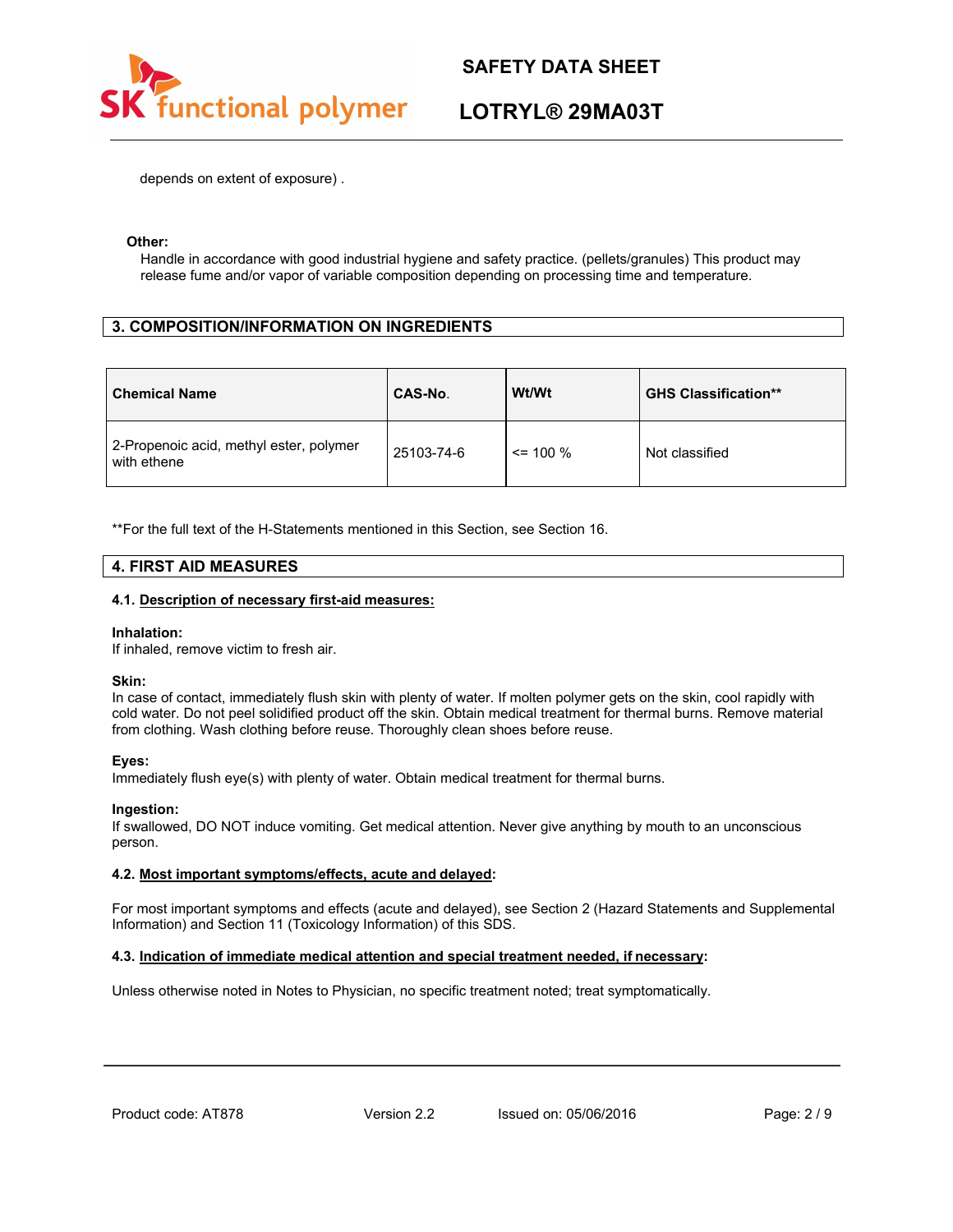

## **LOTRYL® 29MA03T**

#### **5. FIREFIGHTING MEASURES**

#### **Extinguishing media (suitable):**

Water spray, Carbon dioxide (CO2), Foam, Dry chemical

#### **Protective equipment:**

Fire fighters and others who may be exposed to products of combustion should wear full fire fighting turn out gear (full Bunker Gear) and self-contained breathing apparatus (pressure demand / NIOSH approved or equivalent).

#### **Further firefighting advice:**

Fire fighting equipment should be thoroughly decontaminated after use.

#### **Fire and explosion hazards:**

When burned, the following hazardous products of combustion can occur: Carbon oxides Hazardous organic compounds

### **6. ACCIDENTAL RELEASE MEASURES**

#### **Personal precautions, Emergency procedures, Methods and materials for containment/clean-up:**

Prevent further leakage or spillage if you can do so without risk. Ventilate the area. Sweep up and shovel into suitable properly labeled containers for prompt disposal. Possible fall hazard – floor may become slippery from leakage/spillage of product. Avoid dispersal of spilled material and runoff and contact with soil, waterways, drains and sewers. Consult a regulatory specialist to determine appropriate state or local reporting requirements, for assistance in waste characterization and/or hazardous waste disposal and other requirements listed in pertinent environmental permits.

#### **Protective equipment:**

Appropriate personal protective equipment is set forth in Section 8.

### **7. HANDLING AND STORAGE**

#### **Handling**

#### **General information on handling:**

Avoid breathing dust. Avoid breathing processing fumes or vapors. Handle in accordance with good industrial hygiene and safety practices. These practices include avoiding unnecessary exposure and removal of material from eyes, skin, and clothing.

#### **Storage**

#### **General information on storage conditions:**

Keep in a dry, cool place. Store in closed containers, in a secure area to prevent container damage and subsequent spillage. Store away from moisture and heat to maintain the technical properties of the product.

#### **Storage stability – Remarks:**

Stable under recommended storage conditions.

# **Storage incompatibility – General:**

None known.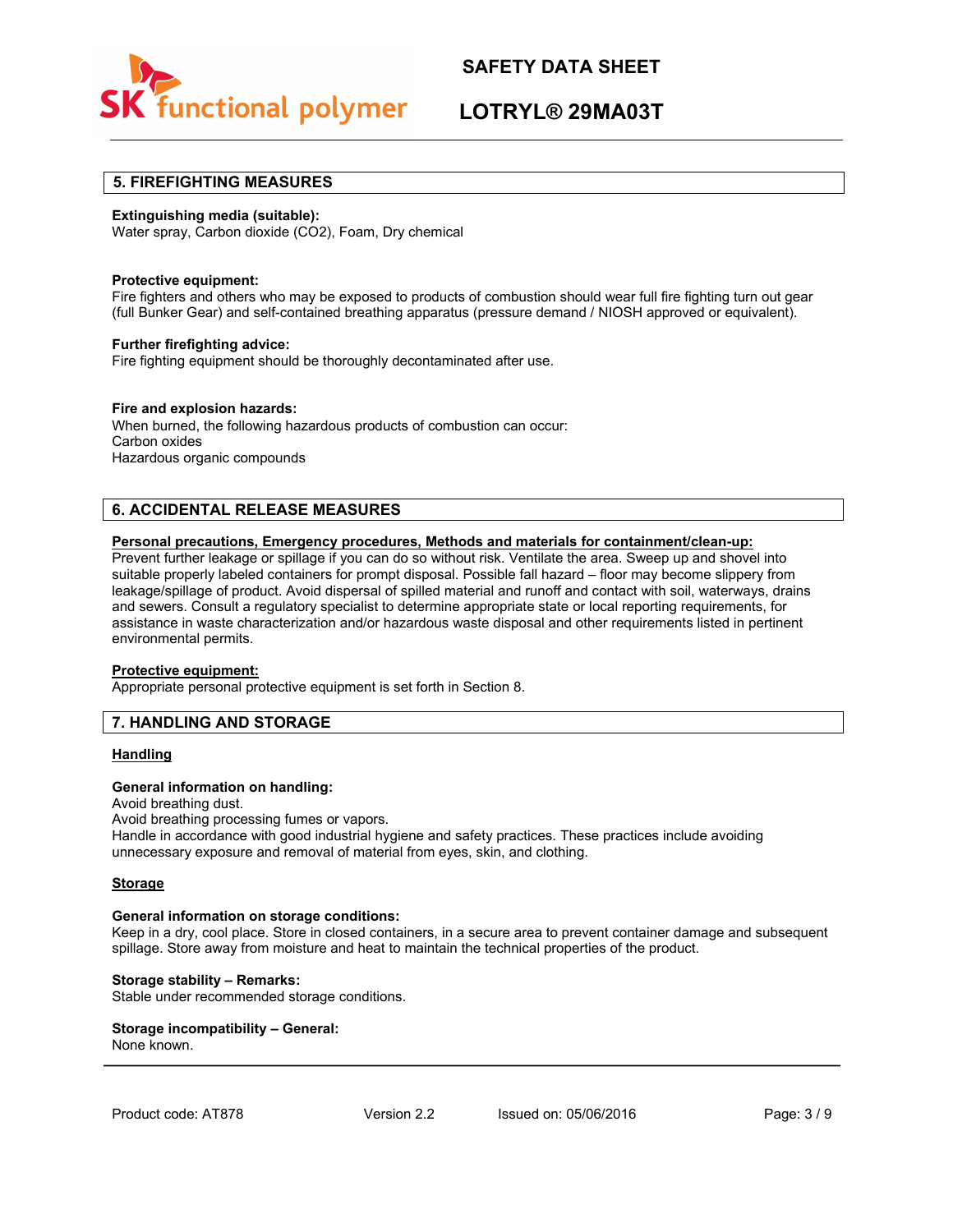

## **LOTRYL® 29MA03T**

### **Temperature tolerance – Do not store above:**

86 °F (30 °C)

### **8. EXPOSURE CONTROLS/PERSONAL PROTECTION**

#### **Airborne Exposure Guidelines:**

#### **Particles Not Otherwise Specified / Nuisance Dust (Proprietary)**

US. ACGIH Threshold Limit Values

| Form:                 | Inhalable particles.  |
|-----------------------|-----------------------|
| Time weighted average | $10 \text{ mg/m}$     |
| Form:                 | Respirable particles. |
| Time weighted average | $3 \text{ mg/m}$      |

US. OSHA Table Z-1 Limits for Air Contaminants (29 CFR 1910.1000)

| Form: | Respirable fraction. |
|-------|----------------------|
| PEL:  | $5 \text{ mg/m}$     |

**Form:** Total dust<br>PEL: 15 ma/m3

15 mg/m3

US. OSHA Table Z-3 (29 CFR 1910.1000)

| Form:                 | Respirable fraction.                           |
|-----------------------|------------------------------------------------|
| Time weighted average | 15 millions of particles per cubic foot of air |
| Form:                 | Total dust                                     |
| Time weighted average | 50 millions of particles per cubic foot of air |
| Form:                 | Respirable fraction.                           |
| Time weighted average | $5 \text{ mg/m}$                               |
| Form:                 | Total dust                                     |
| Time weighted average | 15 mg/m $3$                                    |

Only those components with exposure limits are printed in this section. Limits with skin contact designation above have skin contact effect. Air sampling alone is insufficient to accurately quantitate exposure. Measures to prevent significant cutaneous absorption may be required. Limits with a sensitizer designation above mean that exposure to this material may cause allergic reactions.

#### **Engineering controls:**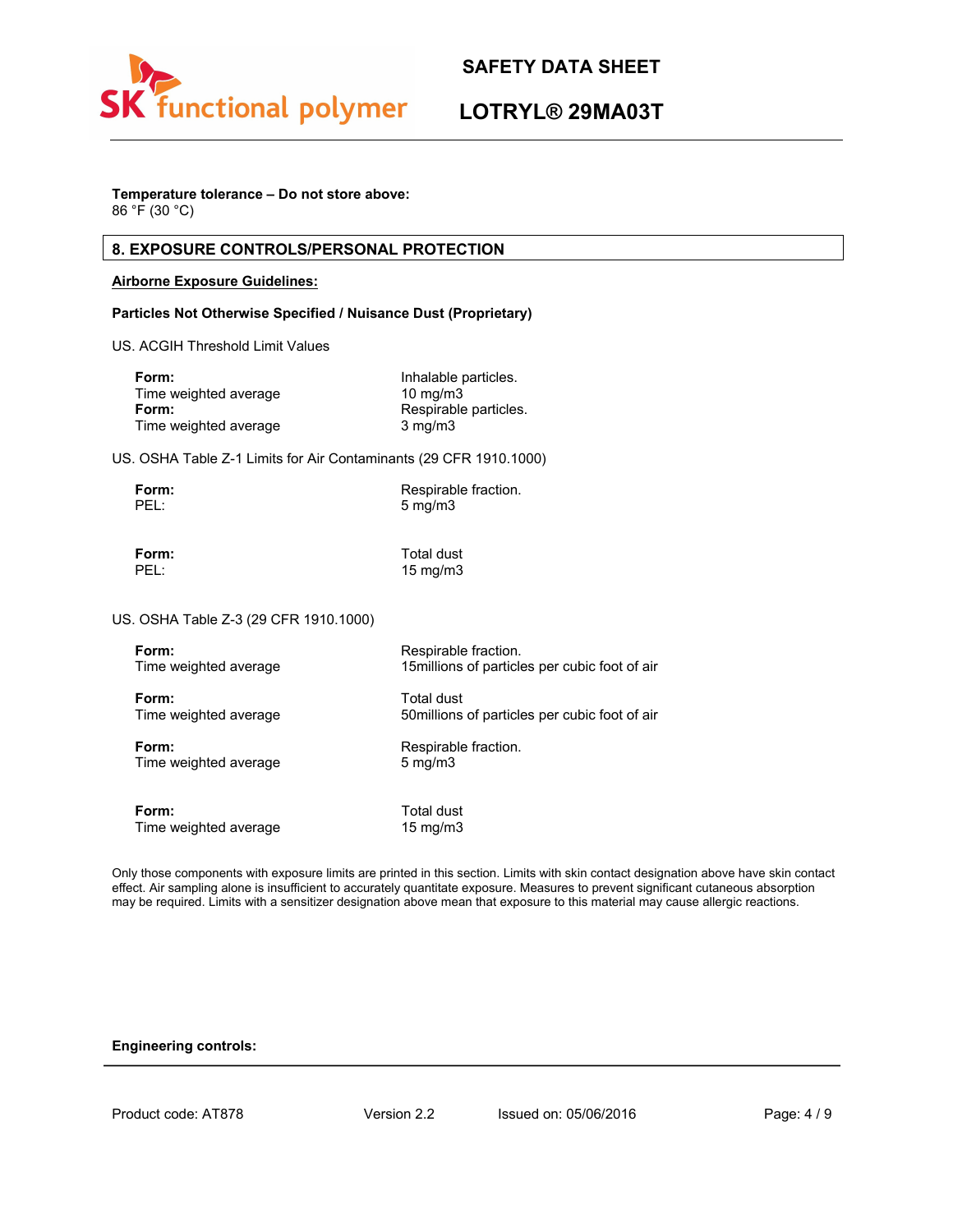

## **LOTRYL® 29MA03T**

Investigate engineering techniques to reduce exposures below airborne exposure limits or to otherwise reduce exposures. Provide ventilation if necessary to minimize exposures or to control exposure levels to below airborne exposure limits (if applicable see above).If practical, use local mechanical exhaust ventilation at sources of air contamination such as open process equipment.

#### **Respiratory protection:**

Avoid breathing dust. Avoid breathing processing fumes or vapors. Where airborne exposure is likely or airborne exposure limits are exceeded (if applicable, see above), use NIOSH approved respiratory protection equipment appropriate to the material and/or its components and substances released during processing. Consult respirator manufacturer to determine appropriate type equipment for a given application. Observe respirator use limitations specified by NIOSH or the manufacturer. For emergency and other conditions where there may be a potential for significant exposure or where exposure limit may be significantly exceeded, use an approved full face positive-pressure, self-contained breathing apparatus or positive-pressure airline with auxiliary self-contained air supply. Respiratory protection programs must comply with 29 CFR § 1910.134.

#### **Skin protection:**

Processing of this product releases vapors or fumes which may cause skin irritation. Minimize skin contamination by following good industrial hygiene practice. Wearing protective gloves is recommended. Wash hands and contaminated skin thoroughly after contact with processing fumes or vapors. Wash thoroughly after handling.

#### **Eye protection:**

Use good industrial practice to avoid eye contact. Processing of this product releases vapors or fumes which may cause eye irritation. Where eye contact may be likely, wear chemical goggles and have eye flushing equipment available.

| 9. PHYSICAL AND CHEMICAL PROPERTIES                  |                               |  |
|------------------------------------------------------|-------------------------------|--|
| Color:                                               | translucent                   |  |
| <b>Physical state:</b>                               | solid                         |  |
| Form:                                                | pellets                       |  |
| Odor:                                                | ester-like                    |  |
| <b>Odor threshold:</b>                               | No data available             |  |
| <b>Flash point</b>                                   | Not applicable                |  |
| <b>Auto-ignition</b><br>temperature:                 | approximately 662 °F (350 °C) |  |
| Lower flammable limit<br>$(LFL)$ :                   | No data available             |  |
| <b>Upper flammable limit</b><br>$(\overline{UFL})$ : | No data available             |  |
| pH:                                                  | Not applicable                |  |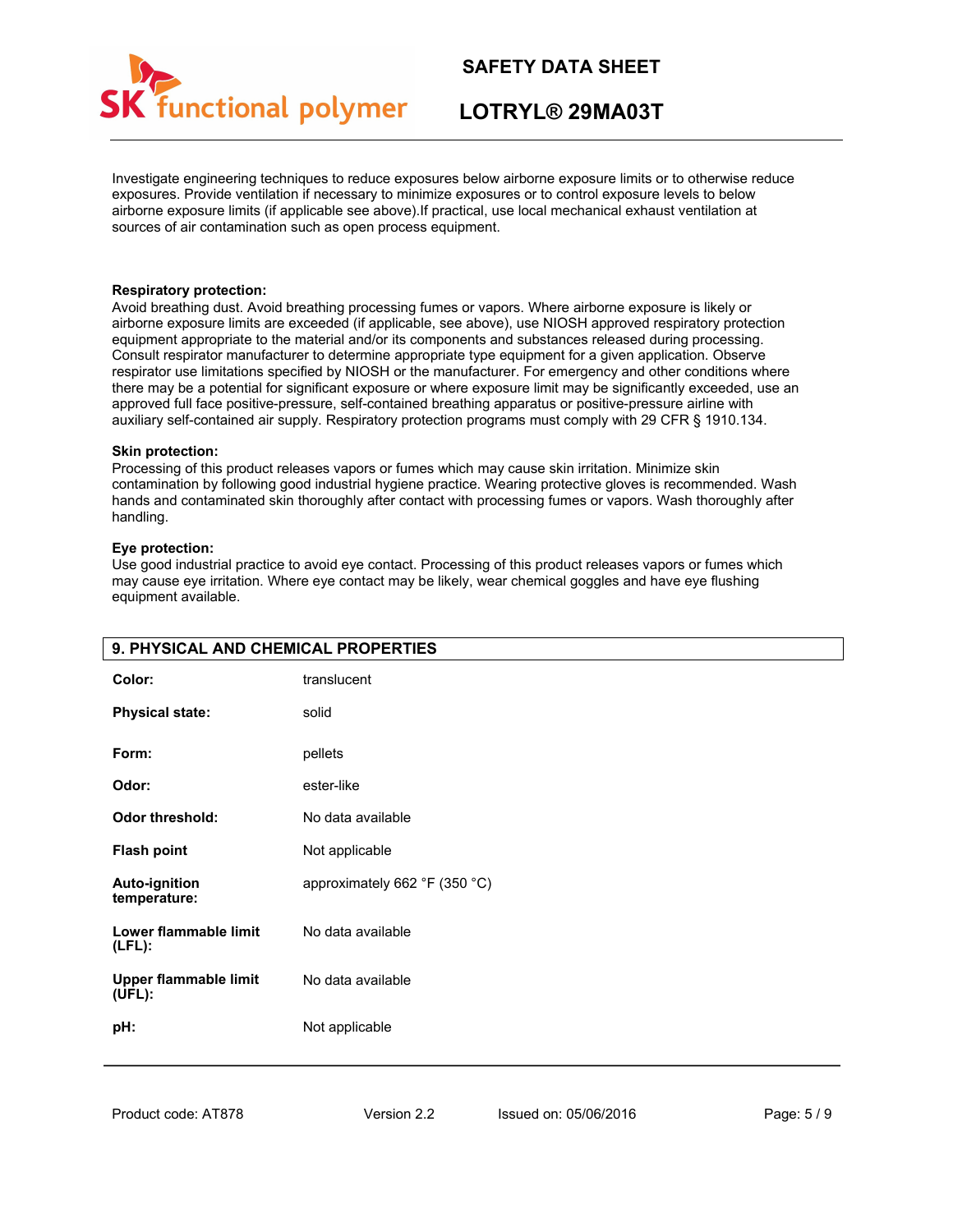

## **LOTRYL® 29MA03T**

| Density:                            | $0.92 - 0.98$ g/cm3 (68 °F (20 °C)) |
|-------------------------------------|-------------------------------------|
| <b>Bulk density:</b>                | approximately 500 kg/m3             |
| Vapor pressure:                     | Not applicable                      |
| Vapor density:                      | Not applicable                      |
| Boiling point/boiling<br>range:     | No data available                   |
| Melting point/range:                | 140 - 212 °F (60 - 100 °C)          |
| Freezing point:                     | No data available                   |
| <b>Evaporation rate:</b>            | No data available                   |
| Solubility in water:                | 68 °F (20 °C) insoluble             |
| Viscosity, dynamic:                 | No data available                   |
| Oil/water partition<br>coefficient: | No data available                   |
| <b>Thermal decomposition</b>        | $>662$ °F ( $>350$ °C)              |
| <b>Flammability:</b>                | See GHS Classification in Section 2 |

### **10. STABILITY AND REACTIVITY**

#### **Stability:**

The product is stable under normal handling and storage conditions.

#### **Hazardous reactions:**

Hazardous polymerisation may occur.

#### **Materials to avoid:**

None known.

#### **Conditions / hazards to avoid:**

Avoid storing in moist and warm conditions. (to maintain the technical properties of the product). See Hazardous Decomposition Products below.

#### **Hazardous decomposition products:**

Thermal decomposition giving toxic, flammable, and / or corrosive products: Carbon oxides Hazardous organic compounds Acrylates Methacrylates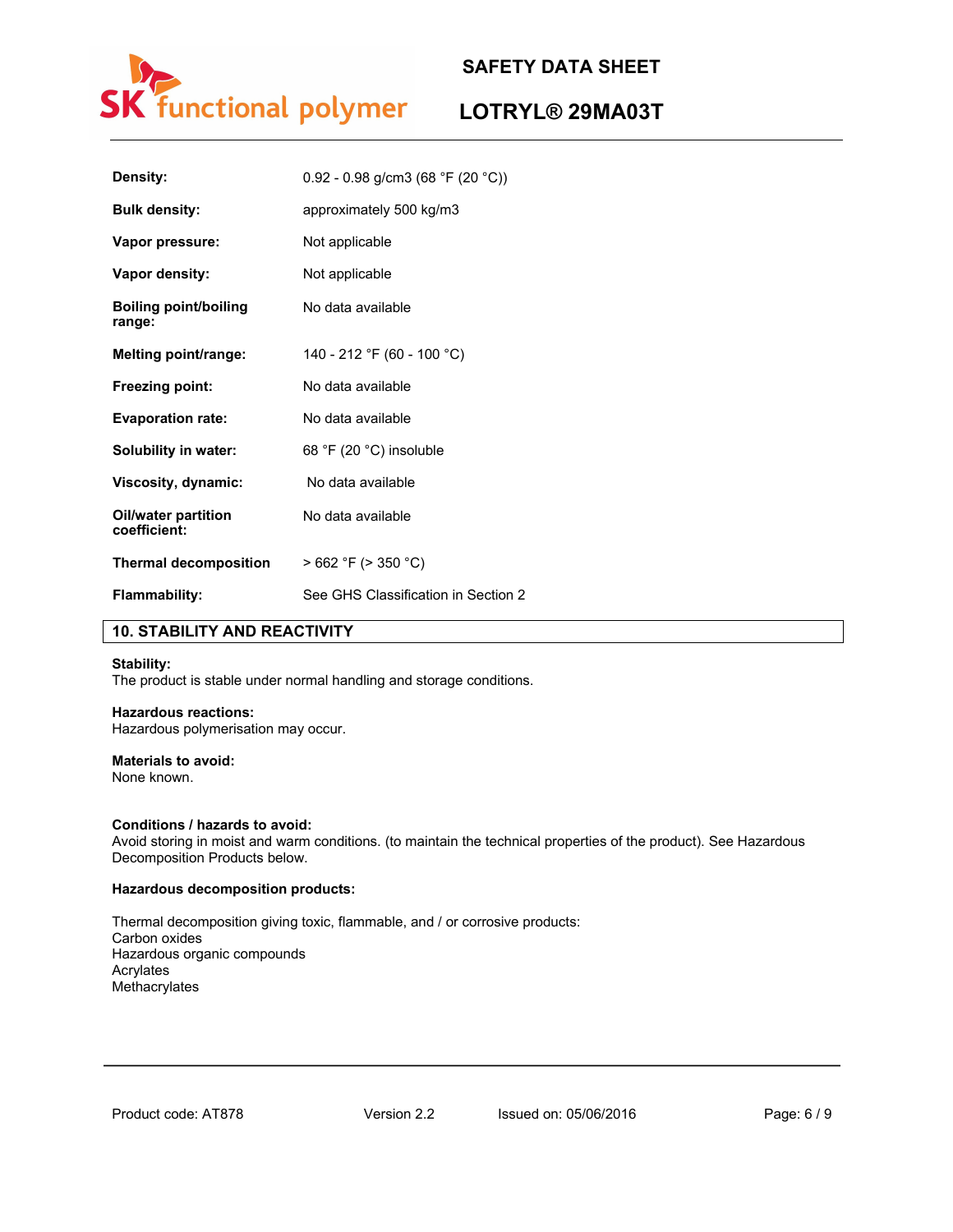

## **LOTRYL® 29MA03T**

### **11. TOXICOLOGICAL INFORMATION**

Data on this material and/or a similar material are summarized below.

#### **Data for 2-Propenoic acid, methyl ester, polymer with ethene (25103-74-6)**

### **Other information**

The information presented is from representative materials in this chemical class. The results may vary depending on the test substance. Effects due to processing releases or residual monomer: Possible cross sensitization with other acrylates and methacrylates

### **12. ECOLOGICAL INFORMATION**

#### **Chemical Fate and Pathway**

No data are available.

#### **Ecotoxicology**

No data are available.

### **13. DISPOSAL CONSIDERATIONS**

#### **Waste disposal:**

Where possible recycling is preferred to disposal or incineration. If recycling is not an option, incinerate or dispose of in accordance with federal, state, and local regulations. Pigmented, filled and/or solvent laden product may require special disposal practices in accordance with federal, state and local regulations. Consult a regulatory specialist to determine appropriate state or local reporting requirements, for assistance in waste characterization and/or hazardous waste disposal and other requirements listed in pertinent environmental permits. Note: Chemical additions to, processing of, or otherwise altering this material may make this waste management information incomplete, inaccurate, or otherwise inappropriate. Furthermore, state and local waste disposal requirements may be more restrictive or otherwise different from federal laws and regulations.

#### **14. TRANSPORT INFORMATION**

**US Department of Transportation (DOT):** not regulated

#### **International Maritime Dangerous Goods Code (IMDG):** not regulated

| <b>15. REGULATORY INFORMATION</b> |               |                                                                  |  |
|-----------------------------------|---------------|------------------------------------------------------------------|--|
| <b>Chemical Inventory Status</b>  |               |                                                                  |  |
| EU. EINECS                        | <b>FINFCS</b> | Conforms to                                                      |  |
| United States TSCA Inventory      | <b>TSCA</b>   | The components of this product are all on<br>the TSCA Inventory. |  |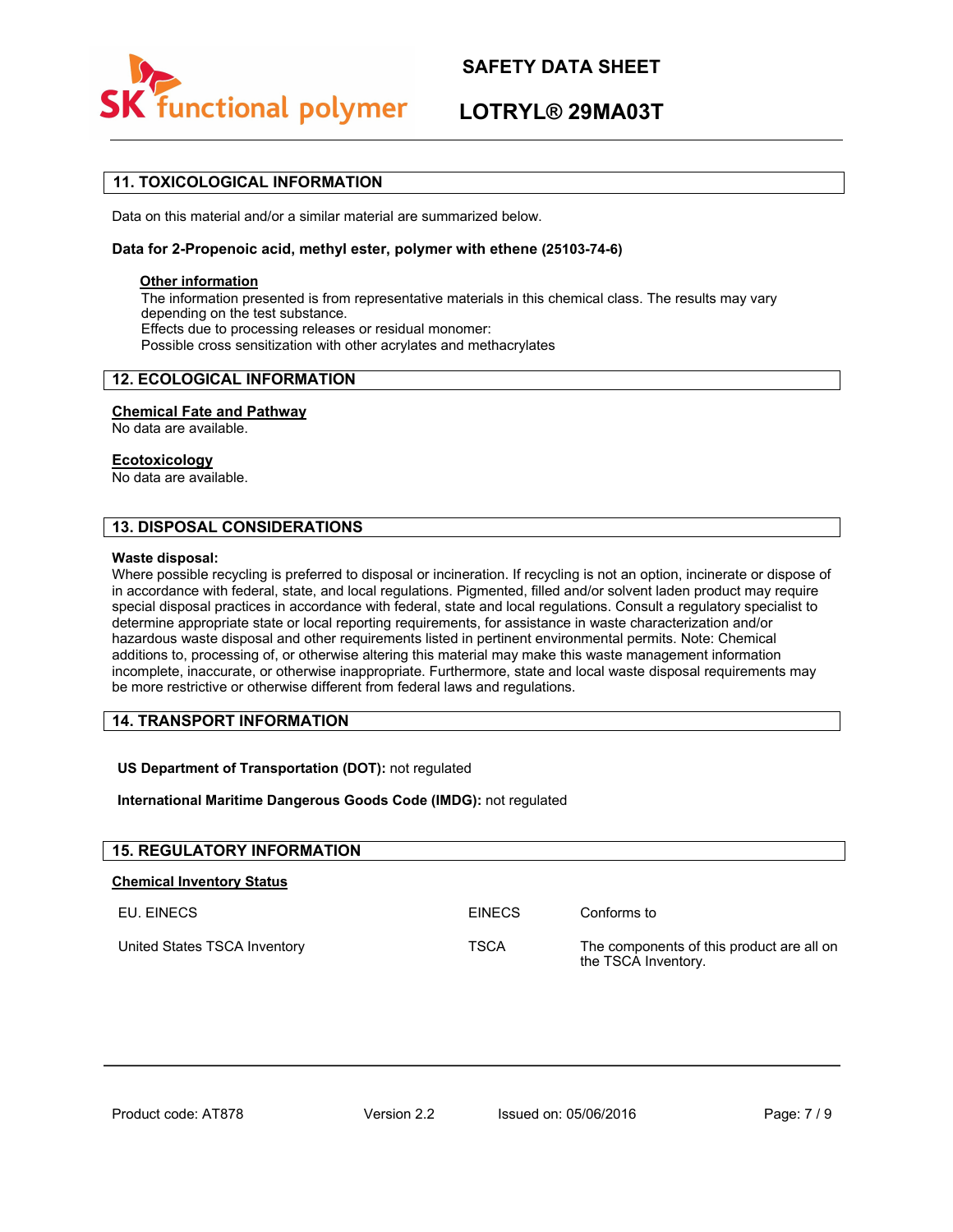

## **LOTRYL® 29MA03T**

| Canadian Domestic Substances List (DSL)                               | DSL.        | All components of this product are on the<br>Canadian DSL |
|-----------------------------------------------------------------------|-------------|-----------------------------------------------------------|
| China. Inventory of Existing Chemical Substances in<br>China (IECSC)  | IECSC (CN)  | Conforms to                                               |
| Japan. ENCS - Existing and New Chemical<br>Substances Inventory       | ENCS (JP)   | Conforms to                                               |
| Japan. ISHL - Inventory of Chemical Substances                        | ISHL (JP)   | Conforms to                                               |
| Korea. Korean Existing Chemicals Inventory (KECI)                     | KECI (KR)   | Conforms to                                               |
| Philippines Inventory of Chemicals and Chemical<br>Substances (PICCS) | PICCS (PH)  | Conforms to                                               |
| Australia Inventory of Chemical Substances (AICS)                     | <b>AICS</b> | Conforms to                                               |

#### **United States – Federal Regulations**

#### **SARA Title III – Section 302 Extremely Hazardous Chemicals:**

The components in this product are either not SARA Section 302 regulated or regulated but present in negligible concentrations.

#### **SARA Title III - Section 311/312 Hazard Categories:**

No SARA Hazards

#### **SARA Title III – Section 313 Toxic Chemicals:**

This material does not contain any chemical components with known CAS numbers that exceed the threshold (De Minimis) reporting levels established by SARA Title III, Section 313.

#### **Comprehensive Environmental Response, Compensation, and Liability Act (CERCLA) - Reportable Quantity (RQ):**

The components in this product are either not CERCLA regulated, regulated but present in negligible concentrations, or regulated with no assigned reportable quantity.

#### **United States – State Regulations**

#### **New Jersey Right to Know**

No components are subject to the New Jersey Right to Know Act.

#### **Pennsylvania Right to Know**

Chemical name<br>
2-Propenoic acid, methyl ester, polymer with ethene 25103-74-6 2-Propenoic acid, methyl ester, polymer with ethene

#### **California Prop. 65**

This product does not contain any chemicals known to the State of California to cause cancer, birth defects, or any other reproductive defects.